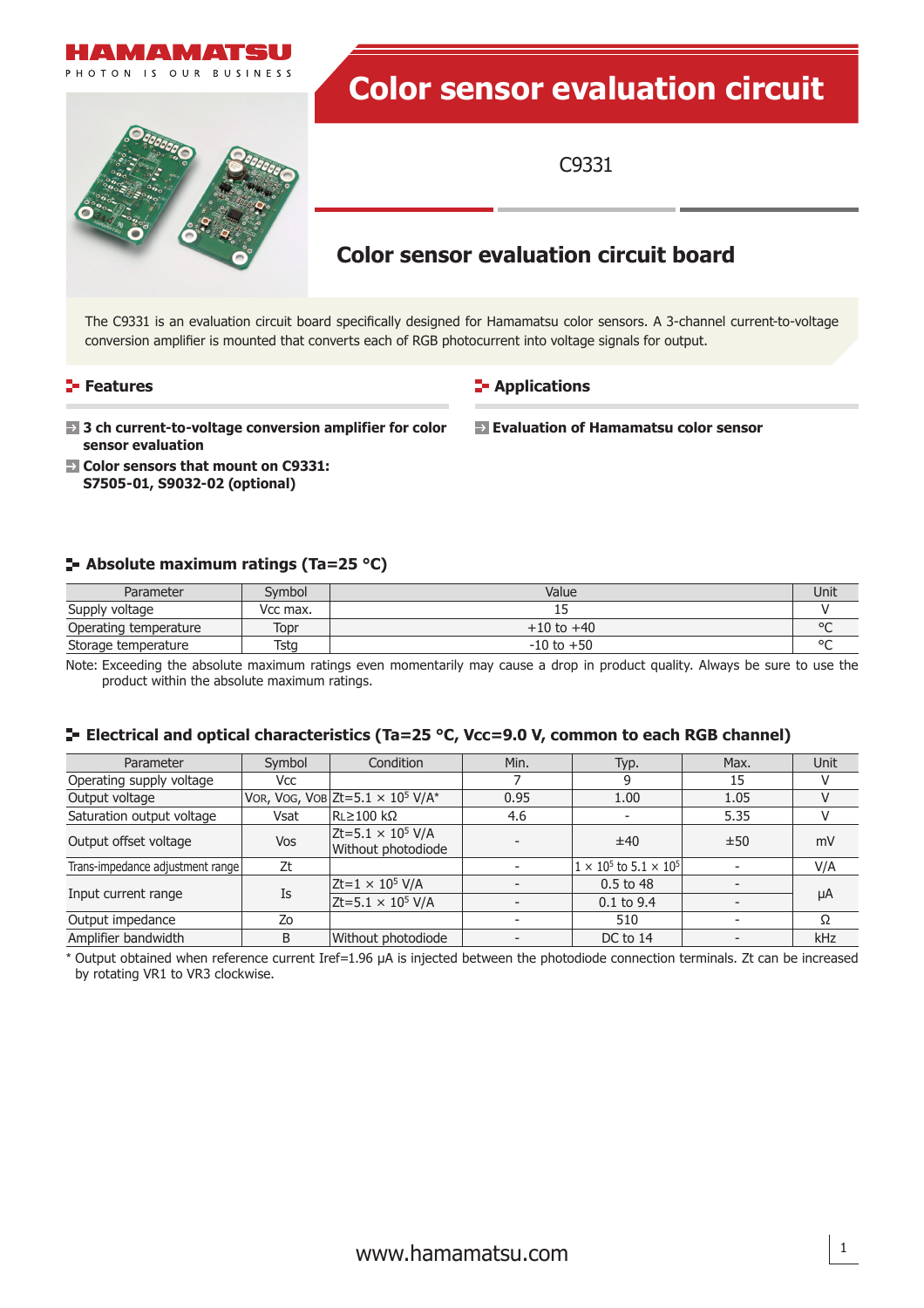# **Spectral response (S9032-02)**



# **Block diagram**



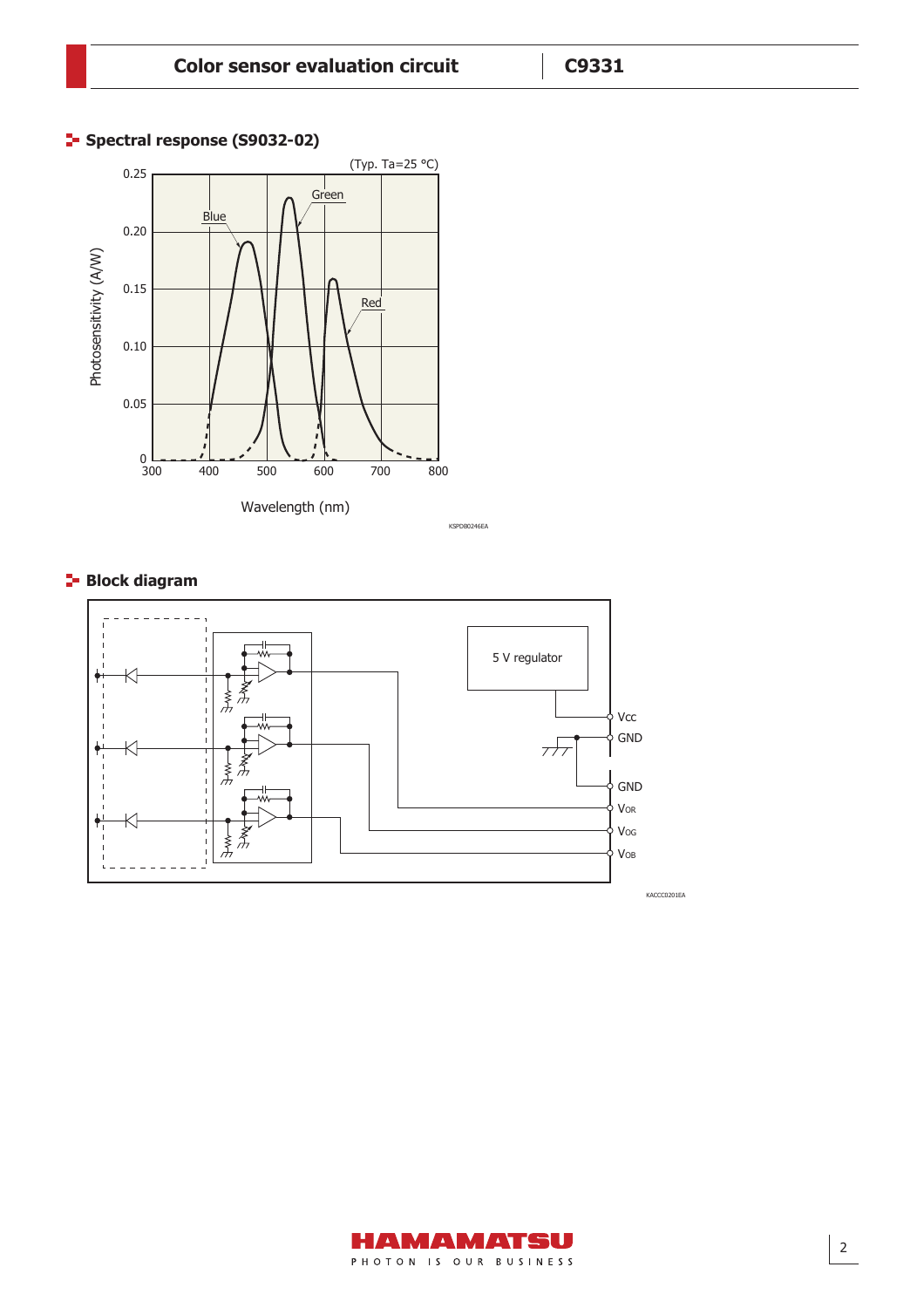KACCC0200EA

## **<sup>1</sup>- Output voltage vs. input light (output example)**



Input light Po

**P** Dimensional outline (unit: mm)



KACCA0128EB